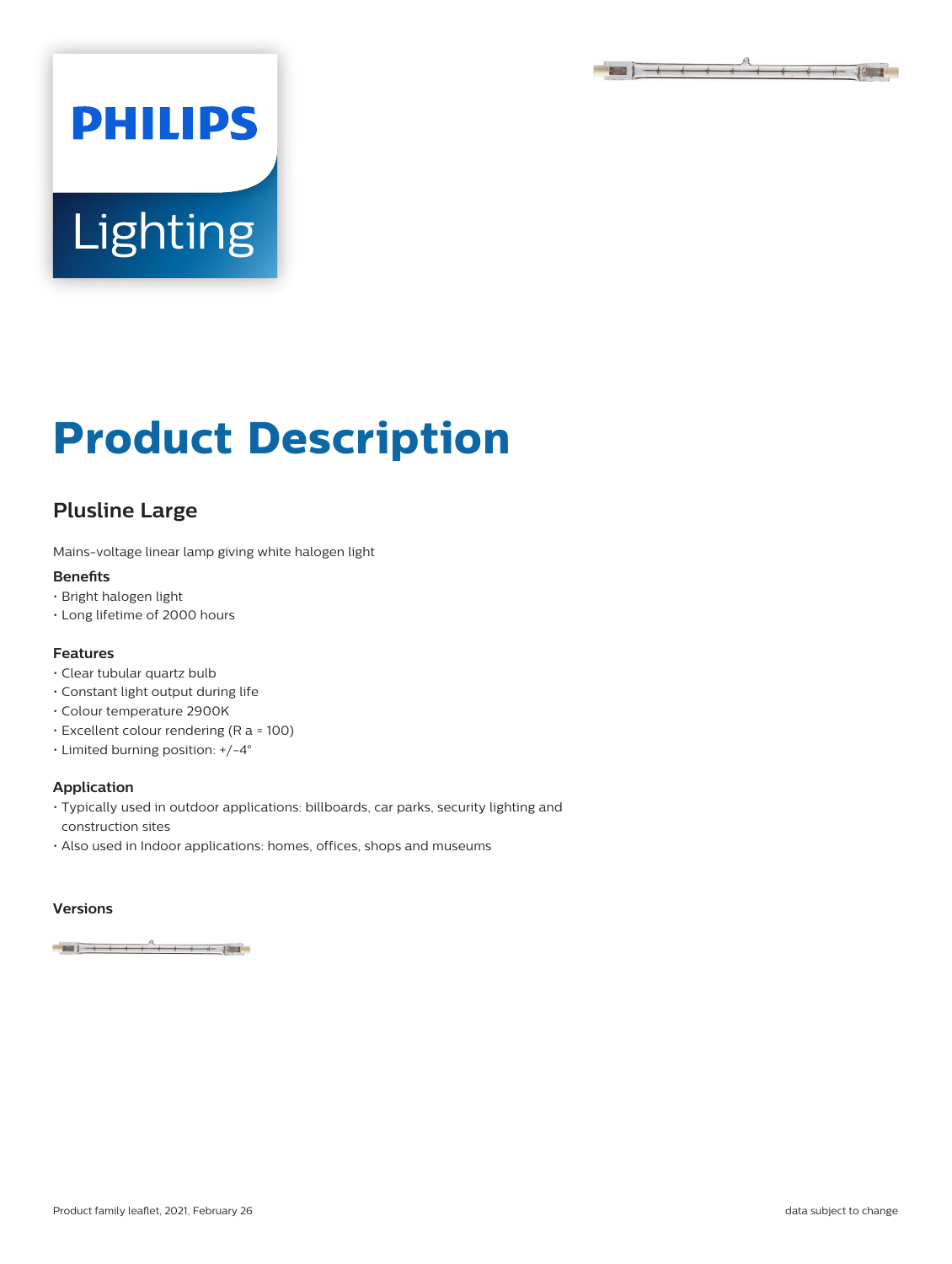#### **Dimensional drawing**

| $\sim$ |  |
|--------|--|
|        |  |
|        |  |

| Product                                                                       | D(max) B(max) B | B (min) | $C$ (max) |
|-------------------------------------------------------------------------------|-----------------|---------|-----------|
| Plusline L1000W R7s 240V 11 mm 187.3 mm 185.7 mm 184.1 mm 189.1 mm<br>1CT/10  |                 |         |           |
| Plusline L1000W R7s 230V 11 mm 187.3 mm 185.7 mm 184.1 mm 189.1 mm            |                 |         |           |
| 1CT/10                                                                        |                 |         |           |
| Plusline L 1500W R7s 230V 11 mm 252.3 mm 250.7 mm 249.1 mm 254.1 mm<br>1CT/10 |                 |         |           |
|                                                                               |                 |         |           |

| <b>Controls and Dimming</b>                |                    |
|--------------------------------------------|--------------------|
| <b>Dimmable</b>                            | Yes                |
|                                            |                    |
| <b>Operating and Electrical</b>            |                    |
| <b>Starting Time (Nom)</b>                 | 0.0 s              |
| Warm Up Time To 60% Light (Nom)            | instant full light |
|                                            |                    |
| <b>General Information</b>                 |                    |
| Cap-Base                                   | R <sub>7S</sub>    |
| <b>Nominal Lifetime (Nom)</b>              | 2000h              |
| <b>Operating Position</b>                  | P <sub>4</sub>     |
| <b>Rated Lifetime (Hours)</b>              | 2000 h             |
| <b>Switching Cycle</b>                     | 8.000X             |
|                                            |                    |
| <b>Luminaire Design Requirements</b>       |                    |
| <b>Bulb Temperature (Max)</b>              | 900 °C             |
|                                            |                    |
| <b>Light Technical</b>                     |                    |
| <b>Correlated Colour Temperature (Nom)</b> | 2900 K             |
| <b>Colour Rendering Index (Nom)</b>        | 100                |
| Llmf At End Of Nominal Lifetime (Min)      | 80%                |
|                                            |                    |
| <b>Mechanical and Housing</b>              |                    |
| <b>Bulb Finish</b>                         | Clear              |
| <b>Bulb Shape</b>                          | T <sub>11</sub>    |

#### **Approval and Application**

| Order Code | <b>Full Product Name</b>         | Energy Consumption kWh/1000 h |
|------------|----------------------------------|-------------------------------|
| 80851300   | Plusline L 1000W R7s 230V 1CT/10 | 1000 kWh                      |
| 80855100   | Plusline L 1000W R7s 240V 1CT/10 | 1000 kWh                      |
| 80857500   | Plusline L 1500W R7s 230V 1CT/10 | 1500 kWh                      |

#### **Operating and Electrical**

|          |                                  | Lamp Current Voltage |       |             |          |                              | <b>Lamp Current</b> | Voltage |             |
|----------|----------------------------------|----------------------|-------|-------------|----------|------------------------------|---------------------|---------|-------------|
|          | Order Code Full Product Name     | (Nom)                | (Nom) | Power (Nom) |          | Order Code Full Product Name | (Nom)               | (Nom)   | Power (Nom) |
| 80851300 | Plusline L 1000W R7s 230V        | 4.35 A               | 230 V | 1000 W      | 80857500 | Plusline L 1500W R7s 230V    | 6.52 A              | 230 V   | 1500.0 W    |
|          | 1CT/10                           |                      |       |             |          | 1CT/10                       |                     |         |             |
| 80855100 | Plusline L 1000W R7s 240V 4.17 A |                      | 240 V | 1000.0 W    |          |                              |                     |         |             |
|          | 1CT/10                           |                      |       |             |          |                              |                     |         |             |

#### **Light Technical**